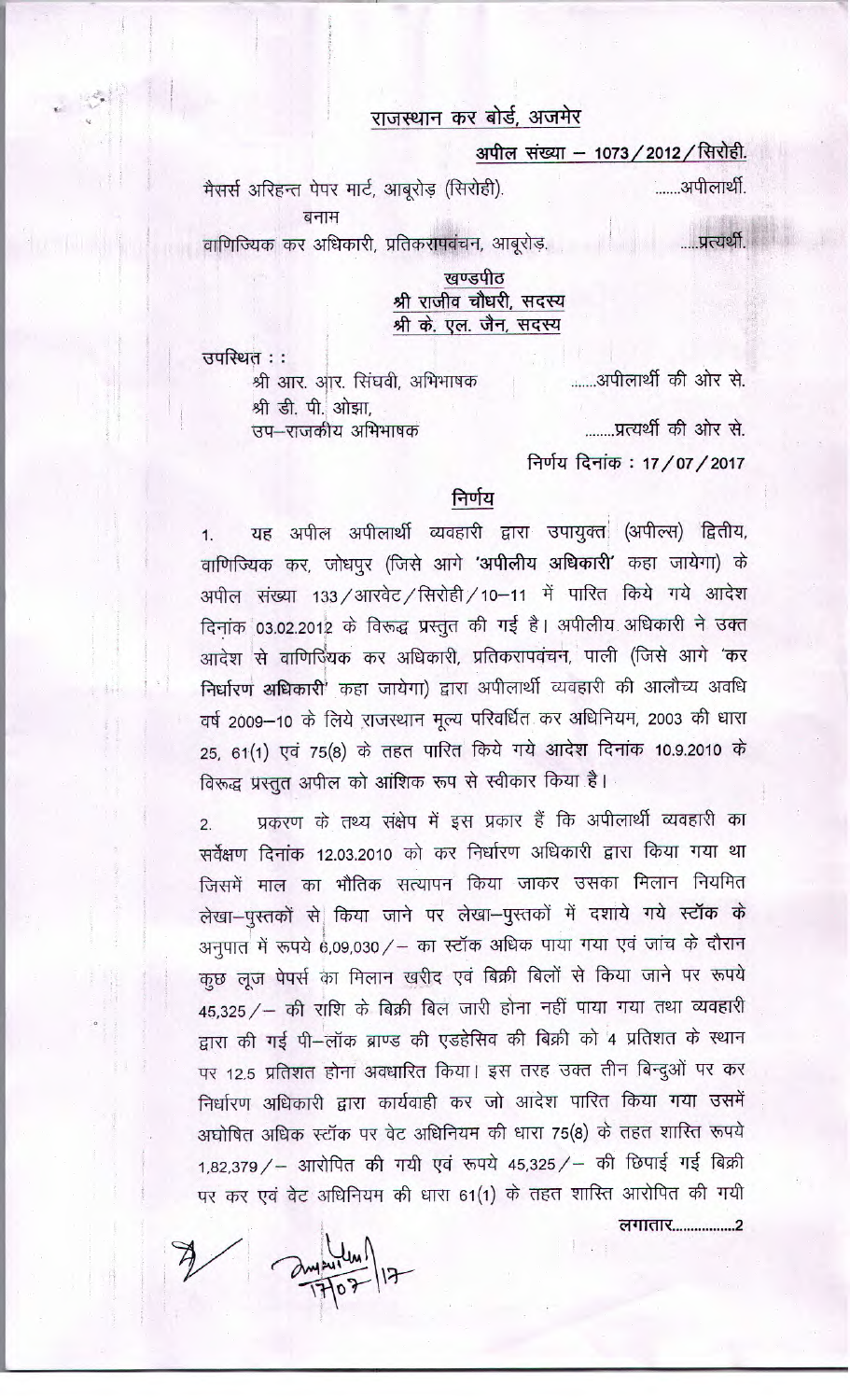#### अपील संख्या – 1073 / 2012 / सिरोही.

तथा एडहेसिव की बिक्री पर अन्तर कर 8.5 प्रतिशत की दर से आरोपित करने के साथ वेट अधिनियम की धारा 61 के तहत शारित भी आरोपित की गयी थी। इस तरह कर निर्धारण अधिकारी द्वारा पारित आदेश दिनांक 10.9.2010 के विरूद्ध अपील की जाने पर अपीलीय अधिकारी द्वारा उक्त तीन बिन्दुओं पर निर्णय देते हुए अपीलार्थी की अघोषित स्टॉक के सम्बन्ध में अपूर्ण जांच किये जाने के तर्क को स्वीकार करते हुए सुनवाई का मौका दिये जाने हेतु प्रकरण प्रतिप्रेषित किया गया, जबकि एडहेसिव की बिक्री रूपये 60,000/- पर कर दर 12.5 प्रतिशत होने की पुष्टि की गयी परन्तु उस अन्तर कर के सन्दर्भ में आरोपित शास्ति को अपास्त किया गया परन्तु रूपये 45,325 / – पर कोई निर्णय अंकित नहीं किया गया। उक्त अपीलीय आदेश से व्यथित होकर अपीलार्थी व्यवहारी द्वारा यह अपील प्रस्तुत की गयी है।

अपीलार्थी के विद्वान अभिभाषक की ओर से कथन किया गया कि  $3.$ अघोषित स्टॉक के सम्बन्ध में अपीलीय अधिकारी द्वारा प्रकरण को प्रतिप्रेषित करने में त्रूटि की गयी है क्योंकि सर्वे के समय स्टॉक का मूल्यांकन और सत्यापन उचित रूप से नहीं किया गया था अतः आरोपित शास्ति को अपास्त करने का अनुरोध किया।

विद्वान अभिभाषक द्वारा पी-लॉक ब्राण्ड के एडहेसिव की बिक्री पर 4  $\overline{4}$ . प्रतिशत के स्थान पर 12.5 प्रतिशत के करारोपण का विरोध करते हुए तर्क दिया कि प्रथमतः यह माल एक स्टेशनरी के रूप में सम्मिलित होने योग्य है जो 4 प्रतिशत से कर योग्य है एवं द्वितीय यह माल वैट अनुसूची-IV के पार्ट-बी की प्रविष्ठि संख्या 143 से 159 के अधीन सम्मिलित योग्य होने से भी 4 प्रतिशत से कर योग्य है क्योंकि यह एडहेसिव एक्साईज की टैरिफ 3905 के समकक्ष होने से यह माल उक्त प्रविष्ठियों के अधीन माना जाने योग्य है क्योंकि यह इण्डस्ट्रीज में इनपुट की तरह कार्य में आता है। अपने इस कथन के समर्थन में कि यह माल स्टेशनरी के मद में सम्मिलित योग्य है, पर माननीय राजस्थान कर बोर्ड के निर्णय वाणिज्यिक कर अधिकारी वृत-ए, उदयपुर बनाम मैसर्स नाहर एण्ड कम्पनी, उदयपुर टैक्स अपडेट वोल्यूम-7 पार्ट-4 पेज 147 का हवाला देते हुए बताया कि इसमें गम पेस्ट को स्टेशनरी माने जाने का निर्णय दिया गया है। इसी तरह माननीय मध्यप्रदेश उच्च न्यायालय के निर्णय **कमिश्नर** कॉमर्शियल टैक्स, इन्दौर बनाम मॉडर्न एजेन्सी (2006) 146 एस.टी.सी. 01 के न्यायिक दृष्टान्तों का हवाला देते हुए कथन किया कि इसमें Synthetic Gum used for pasting envelope papers को स्टेशनरी माना गया है अतः उनके उत्पाद एडहेसिव को स्टेशनरी मानते हुए 4 प्रतिशत करारोपण को विधिक माने जाने का कथन किया।

2 241 07 17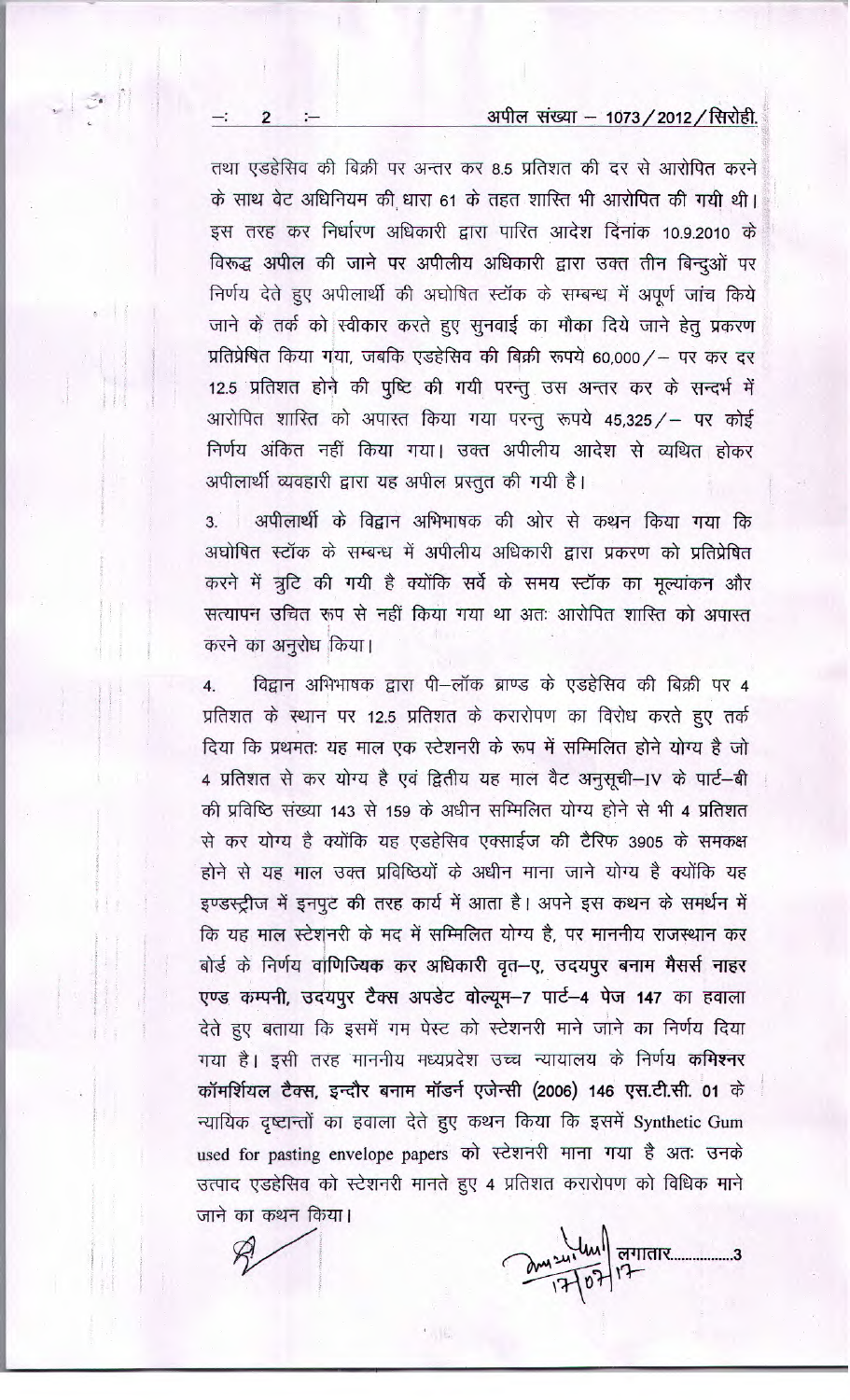## अपील संख्या - 1073 / 2012 / सिरोही.

विद्वान अभिभाषक ने यह कथन किया कि अपीलीय अधिकारी द्वारा रूपये 5. 45,325 / – पर जो करारोपण रूपये 1813 / – किया गया था उस पर कोई निर्णय नहीं किया गया है जबकि सभी लूज पेपर्स की बिक्री को स्पष्ट कर दिया गया था।

3

राजस्व की ओर से विद्वान उप-राजकीय अभिभाषक ने अपीलीय आदेश 6. का समर्थन किया।

उभयपक्ष की बहस पर मनन किया गया तथा पत्रावली का अवलोकन  $7.$ किया गया।

कर निर्धारण अधिकारी के आदेश एवं अपीलीय अधिकारी के आदेश का 8. अध्ययन किया गया एवं सर्वेक्षण के दौरान लिये गये बयान एवं जांच रिपोर्ट तथा पत्रावली पर उपलब्ध आदेशिका का भी अध्ययन किया गया। व्यवसायी के विरूद्ध माल के भौतिक सत्यापन पर उक्त सर्वेक्षण में यह पाया गया था कि रूपये 6,07,930 / - का माल अधिक पाया गया था उस सम्बन्ध में कर निर्धारण अधिकारी को यह जवाब प्रेषित किया गया था कि उनके द्वारा जो स्टॉक रजिस्टर पेश किया था उसमें केलकुलेटर में गलत बटन दबाने से रूपये 5,00,000/ - का फर्क आया था। इस सम्बन्ध में कर निर्धारण अधिकारी द्वारा पूर्ण विवेचन के साथ यह स्पष्ट किया है कि यह रूपये 5,00,000/ – के माल को एडजस्ट करने के लिये स्टॉक रजिस्टर में सर्वेक्षण के बाद माल क्रय करने की प्रविष्ठियां की गयी हैं जो कि रजिस्टर के अवलोकन पर स्पष्ट दृष्टिगोचर हो रहे हैं तथा इस निष्कर्ष के लिये उनके द्वारा, दो घोषणा पत्र वैट-47, जिनके समर्थन से रूपये 5,00,000/ – का माल लाना बताया गया था उनका विवरण उल्लेखित कर बताया कि अलग-अलग दिनांकों के जारी बिलों के विरूद्ध एक ही वैट-47 का उपयोग सम्भव ही नहीं है बल्कि केवल एडजस्टमेंट के लिये सर्वेक्षण के बाद बिल प्राप्त किये गये हैं एवं सर्वेक्षण के बाद उन्हें क्रय रजिस्टर में प्रविष्ठ किये जाने का प्रयास किया गया है। इसके बावजूद भी अपीलीय अधिकारी द्वारा एक और मौका देते हुए प्रकरण को प्रतिप्रेषित करने का जो निर्णय दे दिया गया है उसमें हस्तक्षेप नहीं करते हुए उक्त समस्त परिस्थितियों का परीक्षण करते हुए पुनः आदेश पारित करने के निर्देश कर निर्धारण अधिकारी को दिये जाते हैं।

व्यवसायी द्वारा जो माल पी-लॉक एडहेसिव के रूप में बेचा गया है उस  $9.$ माल को विद्वान अभिभाषक द्वारा एक और स्टेशनरी बताया गया है एवं दूसरी ओर अपील आधारों में इसे अनुसूची-IV के पार्ट-बी की प्रविष्ठि संख्या 143 से 159 में औद्योगिक इनपुट बताया हैं जो किसी वस्तु के निर्माण के लिये कच्चे

Andrew Principal 17